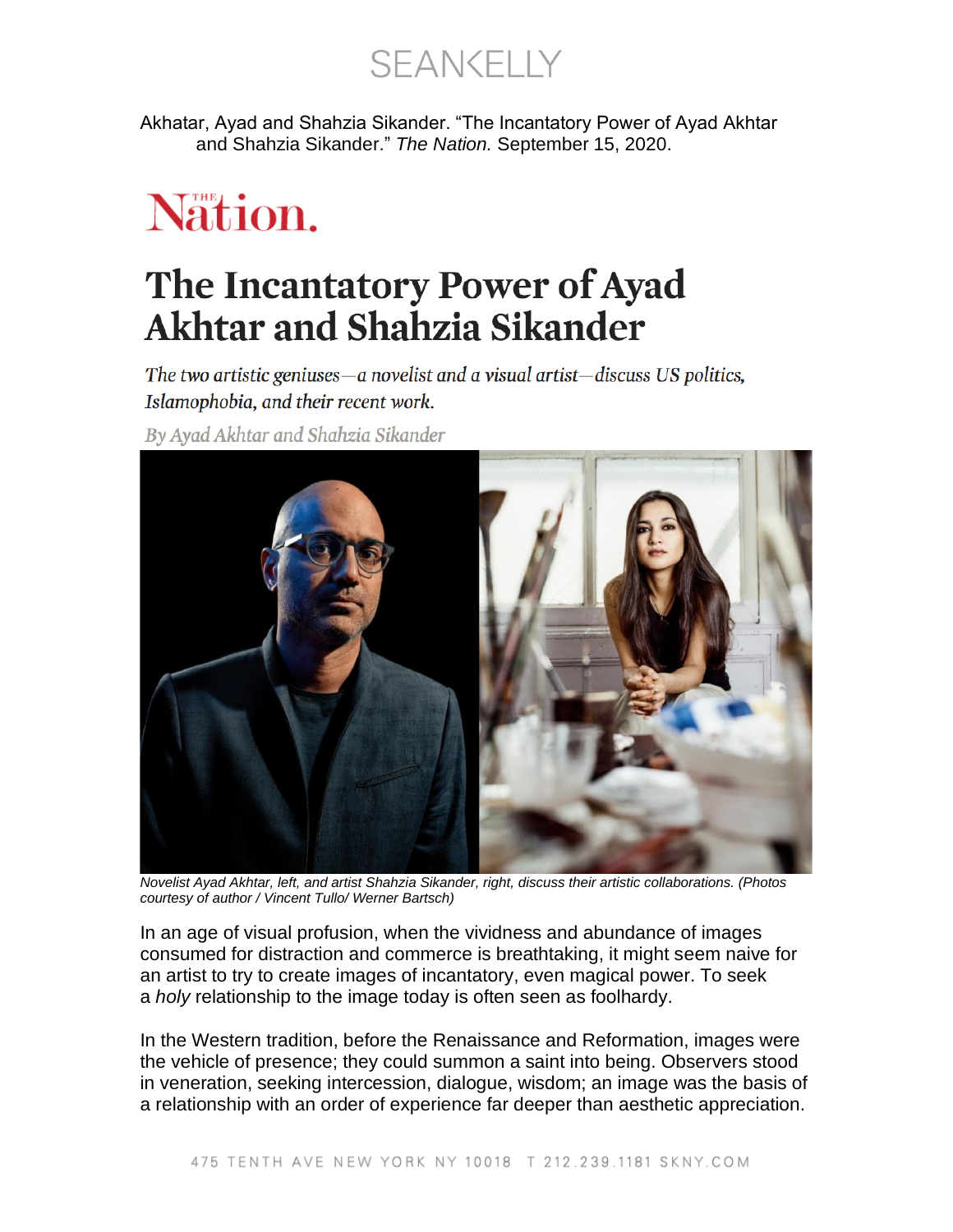**SEANKELLY** 

The extraordinary and unique work of [Shahzia Sikander](https://www.shahziasikander.com/) proceeds from a faith in this primal power of the image, and in the belief of an artist as a seer. It is a timeless faith, at odds with our accelerated times, which only makes Sikander's commitment to plumbing the mysterious power of images all the more remarkable.

Over the course of her career, Sikander's image production has grown at once more subtle and more encompassing. Her reclaiming of the iconography of the Prophet from the historical Indo-Persian painting canon, replete with representations of the otherworldly and its angelic hosts, is more than just a nod to a historical mythos. It is an ensign signaling her profoundest ambition: to reclaim the mythic and sublime not as modes of commentary, or even of expression, but as gateways to experience itself.



In 2015, Sikander reached out to me with an idea to collaborate on a project she

*A detail of Shahzia Sikander's Ecstasy as Sublime, Heart as Vector mosaic at Princeton University*

was working on. A conversation started, and slowly, we began to work together. Most recently, Sikander has penned portraits based on characters in my new book, *[Homeland Elegies](https://www.littlebrown.com/titles/ayad-akhtar/homeland-elegies/9780316496421/)*.

Sikander and I wrote our own questions to guide our conversation about art, Islam, and politics.

—*Ayad Akhtar*

#### **How did you meet?**

**AYAD AKHTAR:** Shahzia, I have been an admirer of your work for years. When you reached out to me, unbidden, four years ago I was gobsmacked.

**SHAHZIA SIKANDER:** I'm not sure what drove me to reach out to you, other than a deep intuition that what drives your work was more than relevant to my own ongoing research. I could sense there was much for us to discuss. I sensed an artist who was plumbing the depths of

a heritage we both share—and doing so caught between worlds, between artistic vocabularies, between cultures, practices, histories. I suppose I also felt a kind of kinship with you. We could've easily met in Pakistan, in a mutual family friend's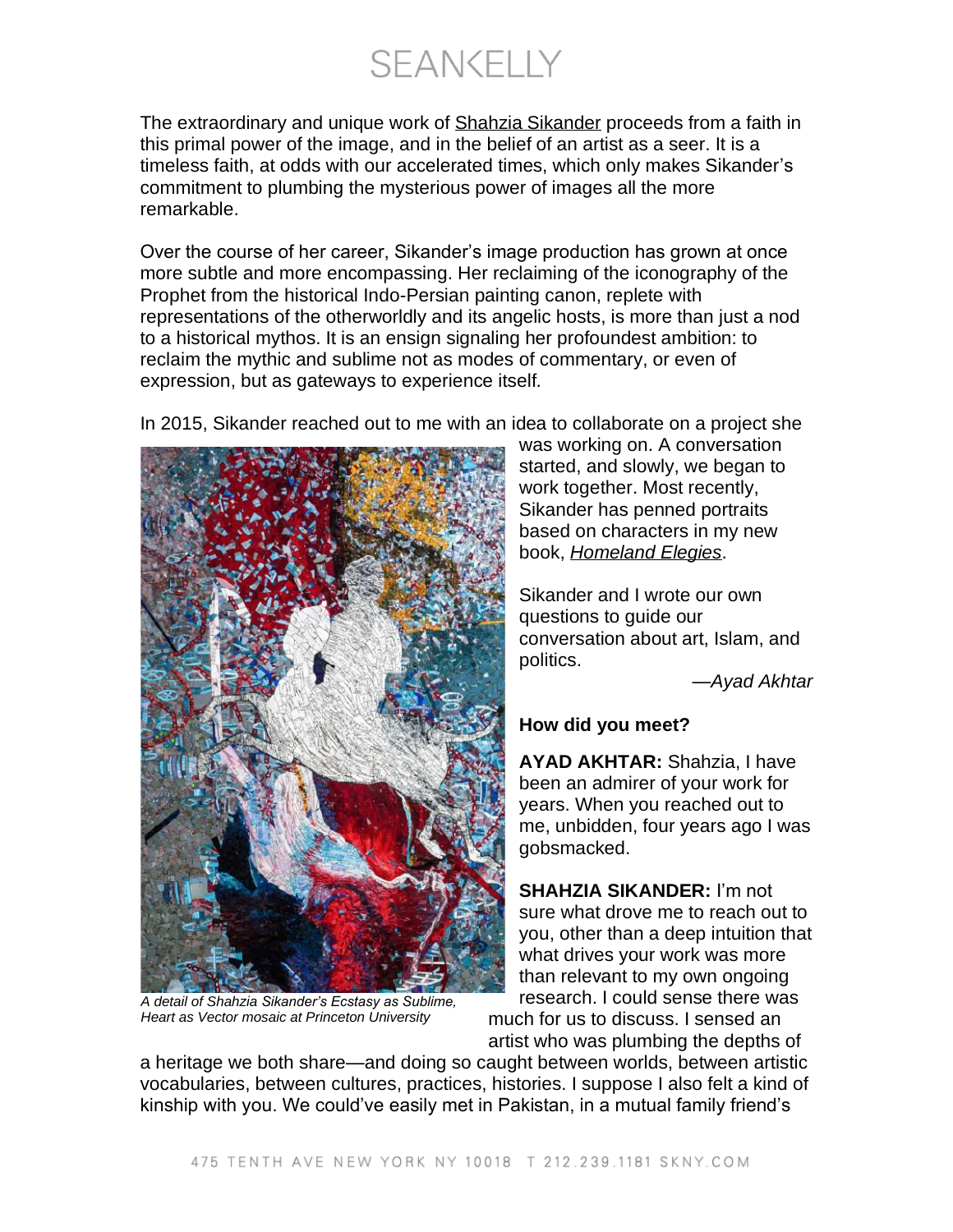**SEANKELLY** 

aunt's home in Rawalpindi or Abbottabad. Oddly, in your new novel, you depict a scene in which you are in the latter city in 2009, when I was also there, filming *Bending the Barrels* at the military academy.

#### **How did your collaboration begin?**

**SS:** I thought you might be interested in matters of representation and identity—

**AA:** And I was resolutely not interested in that!

**SS:** Which I figured out soon enough. But it got us on the subject of Islamic philosophy, spirituality, and the Prophet.

**AA:** Which is a subject I am often on. One of the things that I find fascinating is how little people are interested in approaching the Prophet as a literary construction. Which is so different from how the Old Testament is now read: where we can approach it as a literary text, with its major figures operating as characters in a story, where we can extract literary and sociological meaning from the narrative and linguistic construction. It's so clear that the construction of the Prophet's identity is rich with exactly these kinds of valences, and they are mostly lost because there is so little interest in reading the Quran that way.

**SS:** The conversation led to the topic of the *miraj*, in particular its role in Muslim traditions and the complexities inherent in his imagination and depiction, both in Islamic lands and in the West.



*Two of four Portrait of the Artist etchings by Shahzia Sikander that accompany text by Ayad Akhtar.*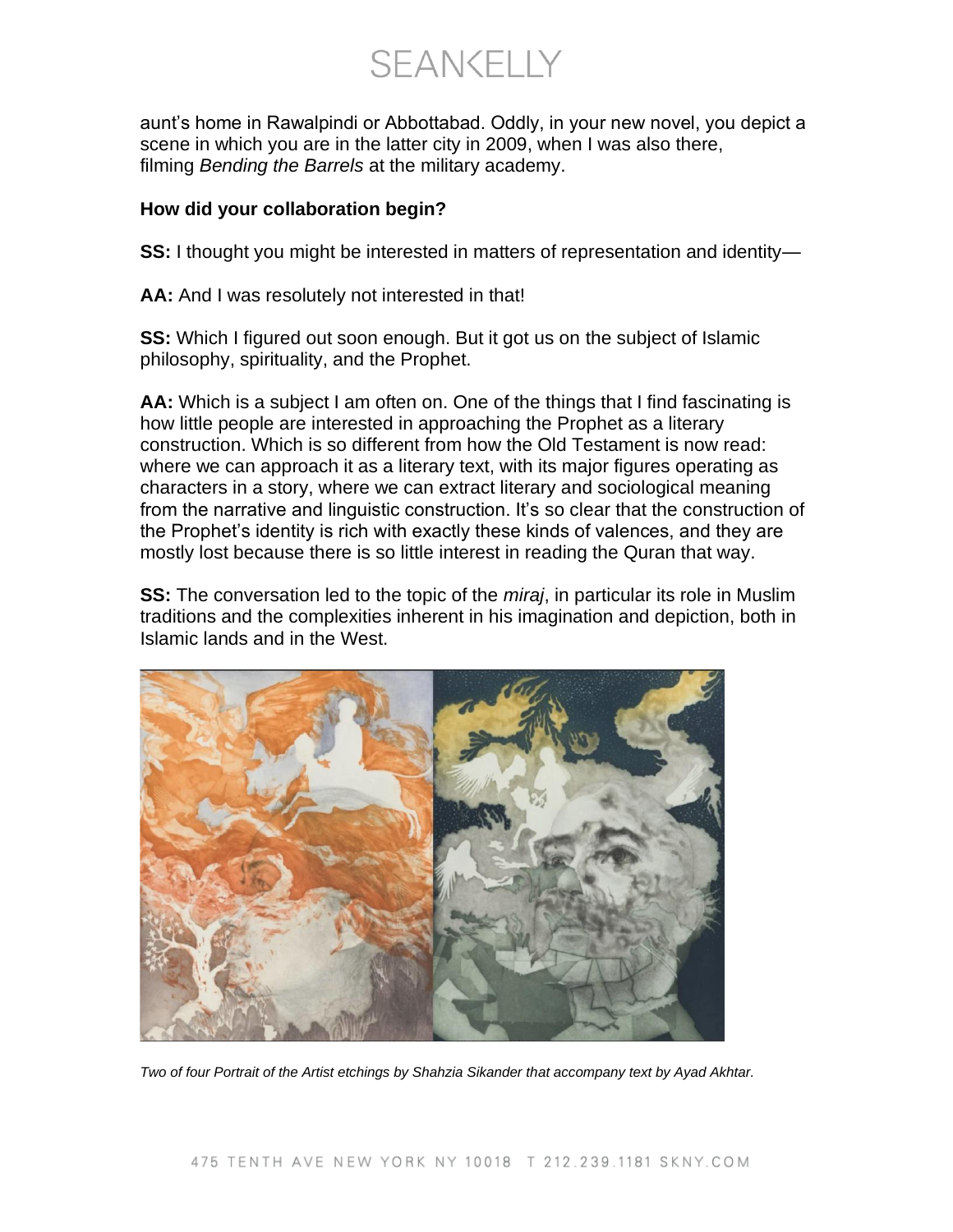SEANKELLY

**AA:** Just to clarify, *miraj* is the tradition of the Prophet's alleged miraculous journey into the celestial realms, all of which took place over the course of a single night. Interestingly enough, some have seen the tradition of *miraj* as part of Dante's inspiration for his *Divine Comedy*.

**SS:** The resulting collaboration, a series of four etchings titled *[Portrait of the](https://www.shahziasikander.com/artworks/shahzia-sikander-portrait-of-the-artist-2016-one-in-a-suite-of-four-etchings-with-accompanying-collaborative-text-breath-of-miraj-by-ayad-akhtar-published-by-pace-editions-inc)  Artist* and *[Breath of Miraj](https://www.shahziasikander.com/artworks/shahzia-sikander-portrait-of-the-artist-2016-one-in-a-suite-of-four-etchings-with-accompanying-collaborative-text-breath-of-miraj-by-ayad-akhtar-published-by-pace-editions-inc)*, provides [a lyrical interpretation](https://www.shahziasikander.com/attachment/en/5a6f811a6aa72c6c268b4568/TextTwoColumnsWithFile/5f4961af3ac1386639f864b8) of the Prophet's celestial ascent. For me, this work was rather uncanny in its timing: I won the Princeton commission around that moment and also started researching several historical *miraj* paintings with the art historian John Seyller such as the Ilkhanid paintings held in the Topkapı Palace Library in Istanbul, the Timurid *miraj* [paintings in the David Collection in Copenhagen,](https://www.davidmus.dk/en/collections/islamic/dynasties/timurids-and-turkmen/art/13-2012) and the ascension painting attributed to Sultan Muhammad from *Khamsa* of Nizami, Tabriz Iran, in the British Library. The more I studied the various historical *miraj* paintings, the more I connected I felt to the visual, stylistic, and emotional intelligence of the works. It was a deeply moving experience. Then I had the epiphany to incorporate the ascension motif in [the Princeton mosaic,](https://quod.lib.umich.edu/a/ars/13441566.0049.008?view=text;rgn=main) with the hope to inject a visceral and powerful experience for the viewer.

**AA:** And to stick an effigy of me into the middle of it!

**SS:** You didn't stop me! [*Laughing*] To clarify, it's in a separate section of the tripartite related to life and death.

#### **Ayad, can you tell us more about the series of portraits Shahzia created in response to your characters?**

**AA:** In the spring of 2018, I started writing a kind of epic lyric to America, which would eventually become *Homeland Elegies*. I shared an early chapter of it with you, as a way of getting some perspective on what I'd done. It was a chapter that was partly set in Pakistan and that dealt with the interweaving of the myth and identity in the generation of American immigrants from Pakistan that my parents represented.

**SS:** That early chapter was striking as it was very visual. I felt connected to the scenes, driving in the car with you, your father and the driver, privy to everybody's body language and the conversation, while hearing the street kids singing in the slums. The tension between the father and son, the different realities of class in Pakistan—all of this was so palpable.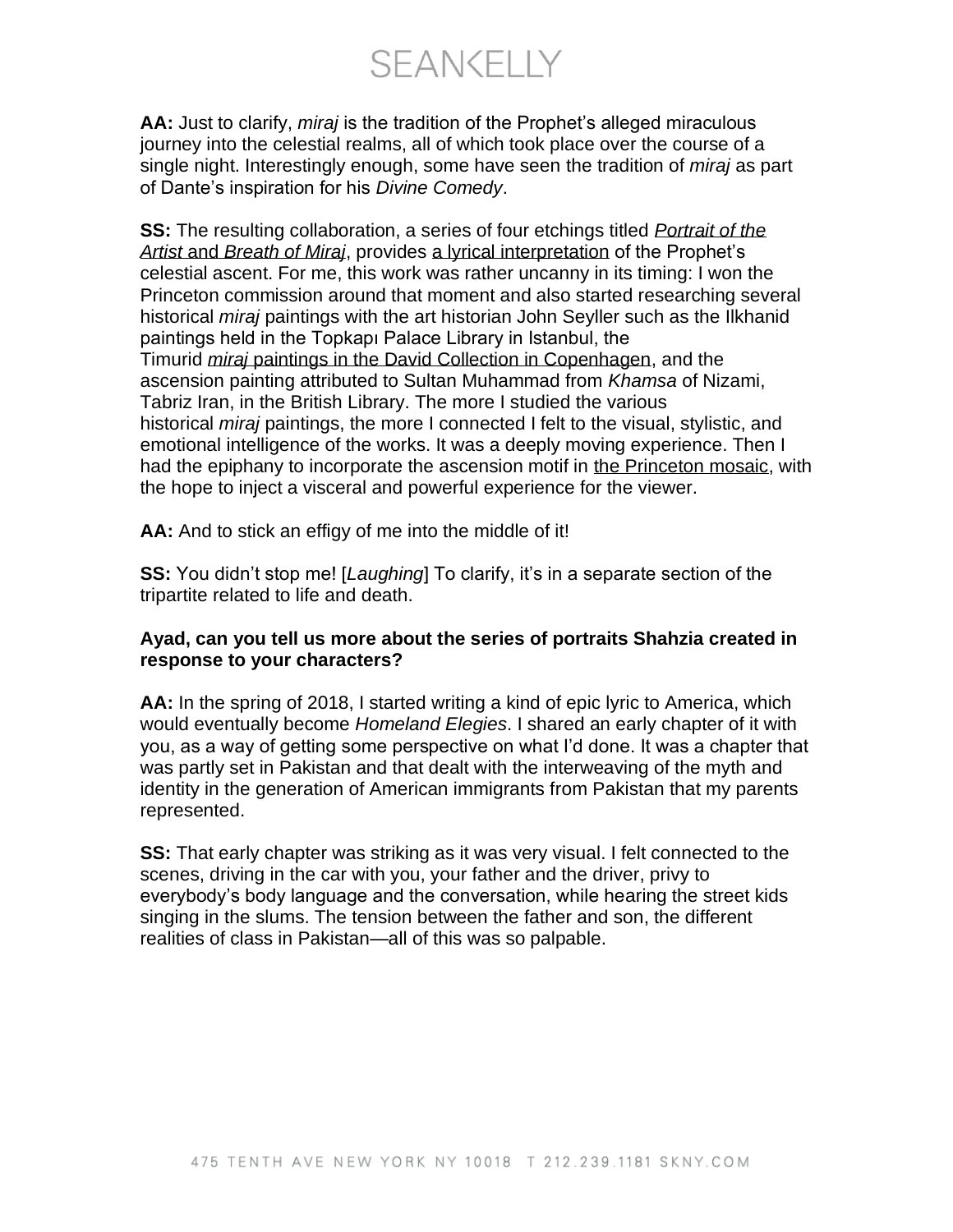### **SEANKELLY**



*Father in Son by Shahzia Sikander from her Homeland Elegies series, based on the novel by Ayad Akhtar.*

**AA:** The episode you're referring to is at the end of the chapter, when my father agrees to visit the sick son of his driver in the shantytown where the boy is languishing from a high fever.

**SS:** The timing, as usual, was uncanny. I was reading Mathew Arnold's poem *Sohrab and Rustum* while researching the [Shahnameh folios](https://www.metmuseum.org/art/collection/search/453265)) at the Aga Khan Museum in Toronto and the MET museum parsing the Persian epic poem about the father and son trope where the father accidentally kills his son. The cyclical nature of violence inherent in that tragedy was playing in the background when your book landed in my inbox.

The relationship of father and son that unfolds through your fiction gave me another lens into the generational

dynamic. Immigrant parents and their first-generation children straddling diasporic tensions and cultural expectations in America is also a topic of interest to me. As you know, a few of the new paintings touch on all these points. My favorite is the theme of the child emerging out of the man's forehead, intense with rage or determination, it's not clear.

**AA:** And then a series of graphite portraits came about. I don't remember exactly what the genesis was, but I think you had done a portrait of one of your family members, and I recall making a comment about the way you were working in the tradition of both the Mughal miniature and [Jean-Auguste-Dominique] Ingres [*a French neoclassical painter*].

That led to a conversation about the various portrayals in *Homeland Elegies* of American life, not just the American Pakistani diaspora, but a series of portraits that covered the range from Robert Bork [*a conservative federal judge and jurist*] to my mother.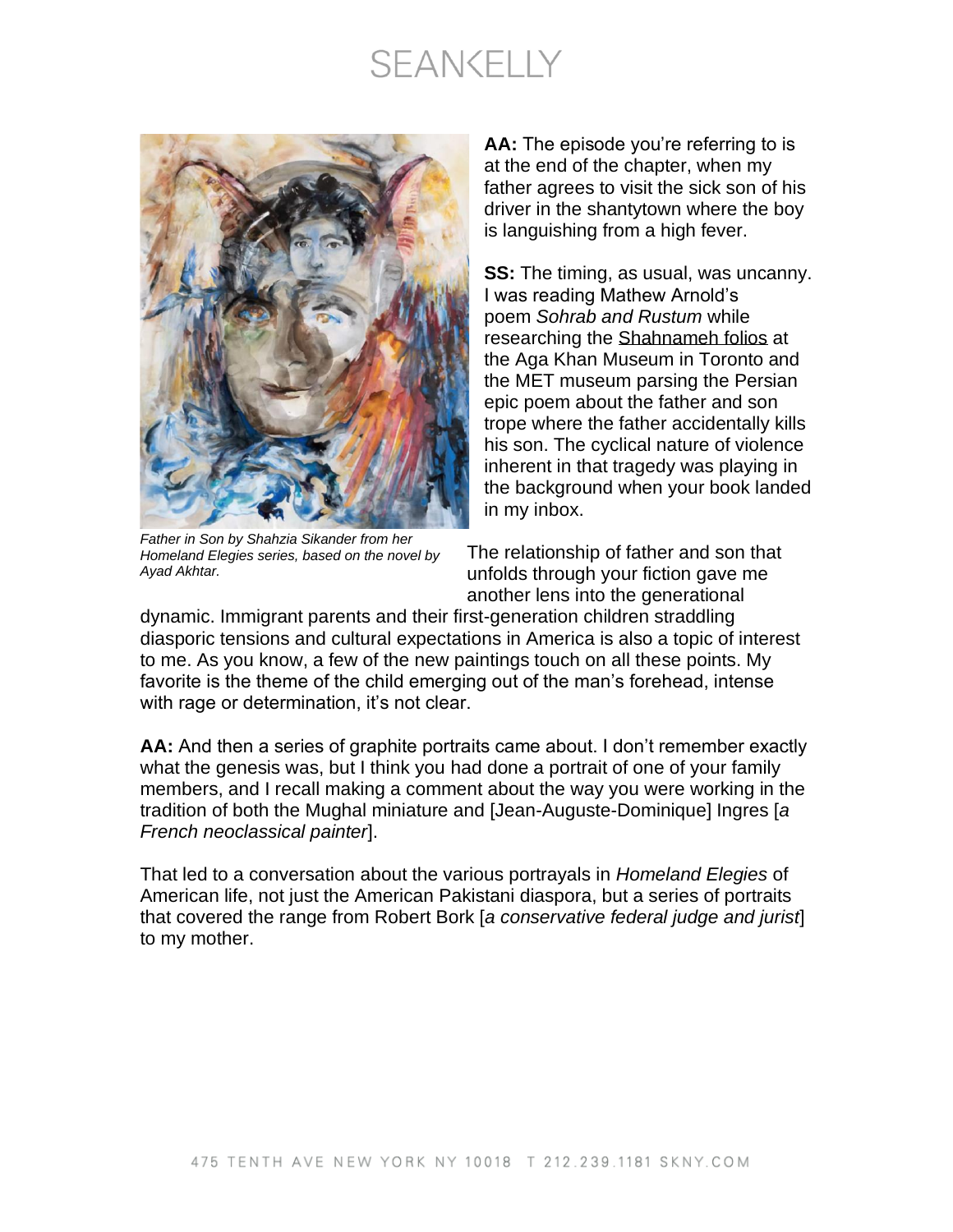**SEANKELLY** 

**SS:** What was particularly pregnant was the idea of portraits that were thoroughly American, as the narrative is, but which are informed by a Muslim iconographic



*Oil and Poppies by Shahzia Sikander. Part of her Christmas Tree series.*

tradition, in this case, miniature.

**AA:** The visual language you seemed to find intuitively seemed to reflect exactly what I was after: a Muslim-American representation unique in its specificity, tied to a larger history.

At root, though, I would say it is Islam that really binds us, that unifies us, our experience of it, our response to it, the ways it has inspired us, and foreclosed certain things as well.

**SS:** True, but I don't think it's just Islam that interests me about what you're doing. You are also expressing underlying currents in the political divisions of American society. And the interplay between both sides of that hyphenate reality, Pakistani American, or Muslim American—something that is at the core of my own work. You're giving rich shape to the different lifestyles, different class stratifications, the movement across and from one culture to another, the range of cultural differences, the aspirations of

immigrants, the various sites of conflict, the capitalist economy and how it has an in-built social inequality system, the drive for profit—

**AA:** In some ways, it's the thing that a lot of native-born Americans don't fundamentally understand about this country, unless they are dyed-in-the-wool Republicans: That so much of the appeal of coming to America is about the desire to make money. That was clear to someone like [Alexis] de Tocqueville more than 200 years ago. A lot of the other stuff—that much vaunted notion of freedom—is really the freedom from the shame of making money that so many other cultures have.

#### **Shahzia, what current socio-political issues do your new works explore?**

**SS:** My new works emerge from a deep engagement with the climate crisis. Particularly, these works engage with symbols of extraction and to the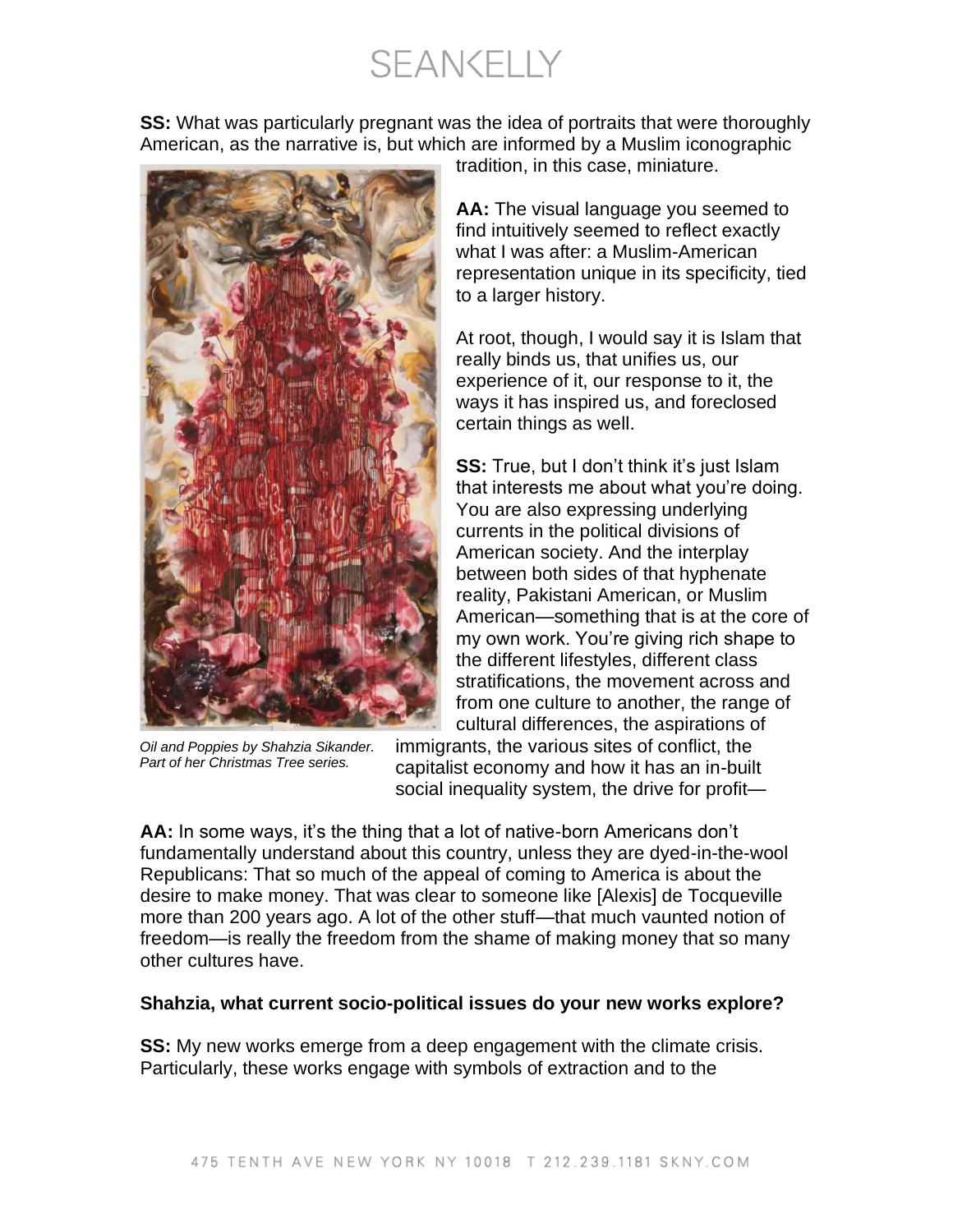SEANKELLY

imagination and art as sources of abundance. Art and imagination replenish, breathe life, sow seeds of growth.

**AA:** I'm particularly struck by your Christmas Tree series. And I find that notion of abundance and extraction beautifully embodied in it.

**SS:** That Christmas tree motif is based on a photograph of oil pumping platforms. I found the photo in a 1962 issue of *BP* magazine. When I saw it, I was not aware oil rigs were called Christmas trees.

I equated the title and its context in *BP* magazine as ingenious English wit, a comment on the gift-bearing sentiment of the oil rigs. I was inspired to create Christmas trees out of their valves, spools, and knobs, using chains as garlands.

**AA:** The paintings bring to mind the contradictions of capitalism as an almost mythic presence: promising abundance, while being an engine of extraction, exploitation, and planetary violence. Like a terrible ineluctable seductive god.

#### **Shahzia, how does your new body of work grapple with economic interconnectivity and immigration? What is the link between these ideas and the East India Trading Company?**

**SS:** South Asia has more than 200 hundred years of colonization. Missionary and colonial histories and imperial policies are entrenched in many parts of the colonized world. My interest is to invent visual forms that challenge patriarchal narratives. In drawing unexpected connections and juxtapositions, I can move stories and people forward.

**AA:** History is substantially the account of the movement of objects and bodies. Trade, slavery, migration, colonial occupation—these are underlying currents of modernity. But history is also the record of dressing up these fundamental interests with ideological dross.

**SS:** The East India Company's role in transforming trade and the world interests me, and digging into that history is digging into a contested history of colonialism. It was an arm of the empire and its colonial mentality and culture of plundering for shareholders profit.

**AA:** Queen herself was a shareholder, wasn't she?

**SS:** Yes!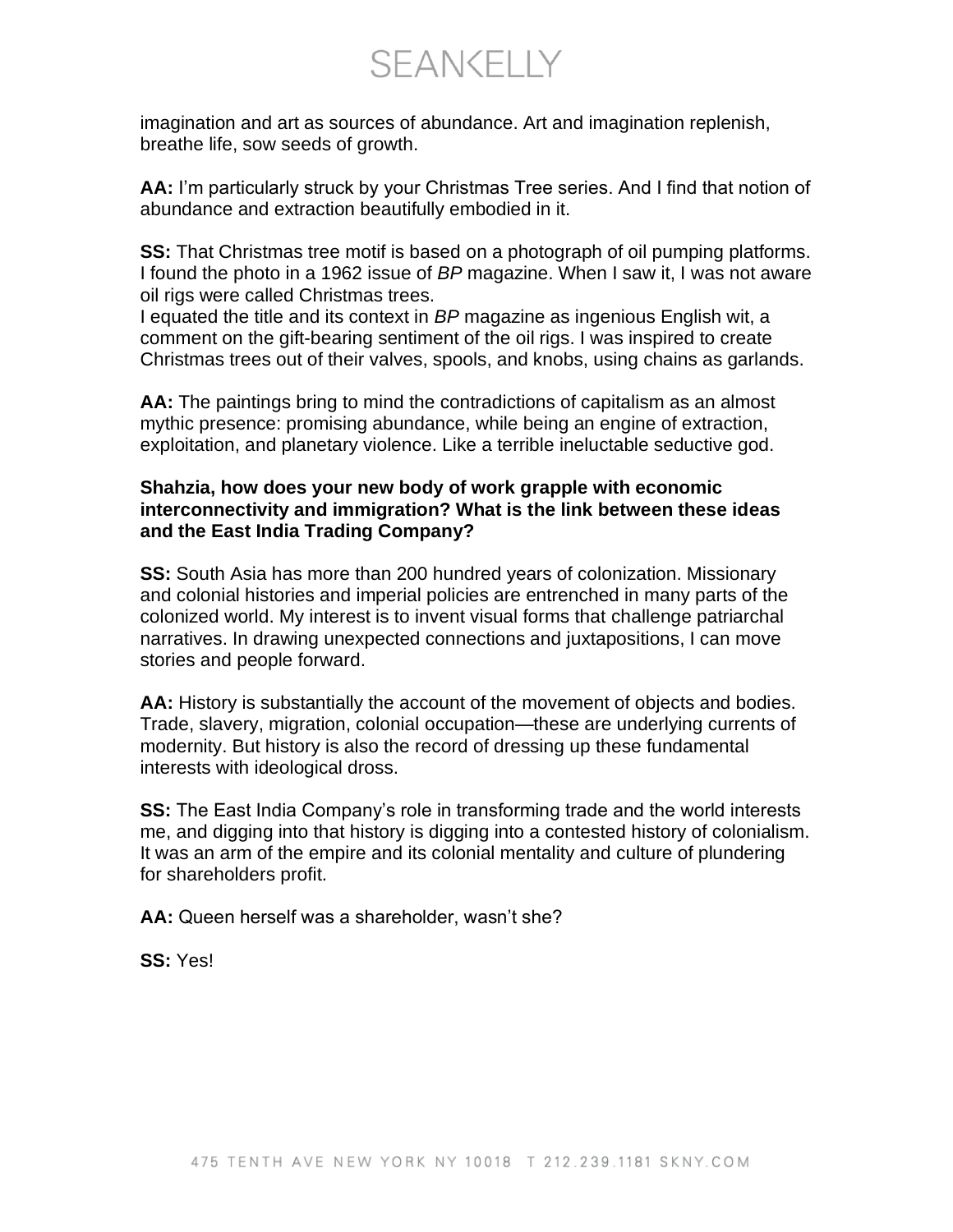### **SEANKELLY**



*The Last Post by Shahzia Sikander. From her series on the East India Trading Company.*

**AA:** And the company had its own military, army; it captured and traded cities, took massive loans from Indian bankers, usurped land, took over land, and collected taxes.

#### **What is the particular connection you are teasing out in relation to today's politics?**

**SS:** There isn't just one. I am interested in the status of the migrant and cultural power, in frameworks that restrict definitions to pure national and cultural histories and identities. Histories are not one-dimensional. Power in the time of the East India Company isn't really all different than today. Power is exercised across nations and boundaries through network of corporations and supranational institutions. Empire is now expressed by a transnational ideology of global privatization. All resources are gathered in the rubric of monetization: language, labor, human intelligence—

**AA:**—human attention.

**SS:** Exploitative extraction of every conceivable resource, exploitation for financial gain. Our ecological condition is a mirror of social conditions: erosion of climate, of borders, rising waters, rising heat, displacement of bodies.

**AA:** And of course, war.

**SS:** There is a lot of war that the US has been involved in, and much of it has been about protecting its control of the world oil market. The militaristic US is